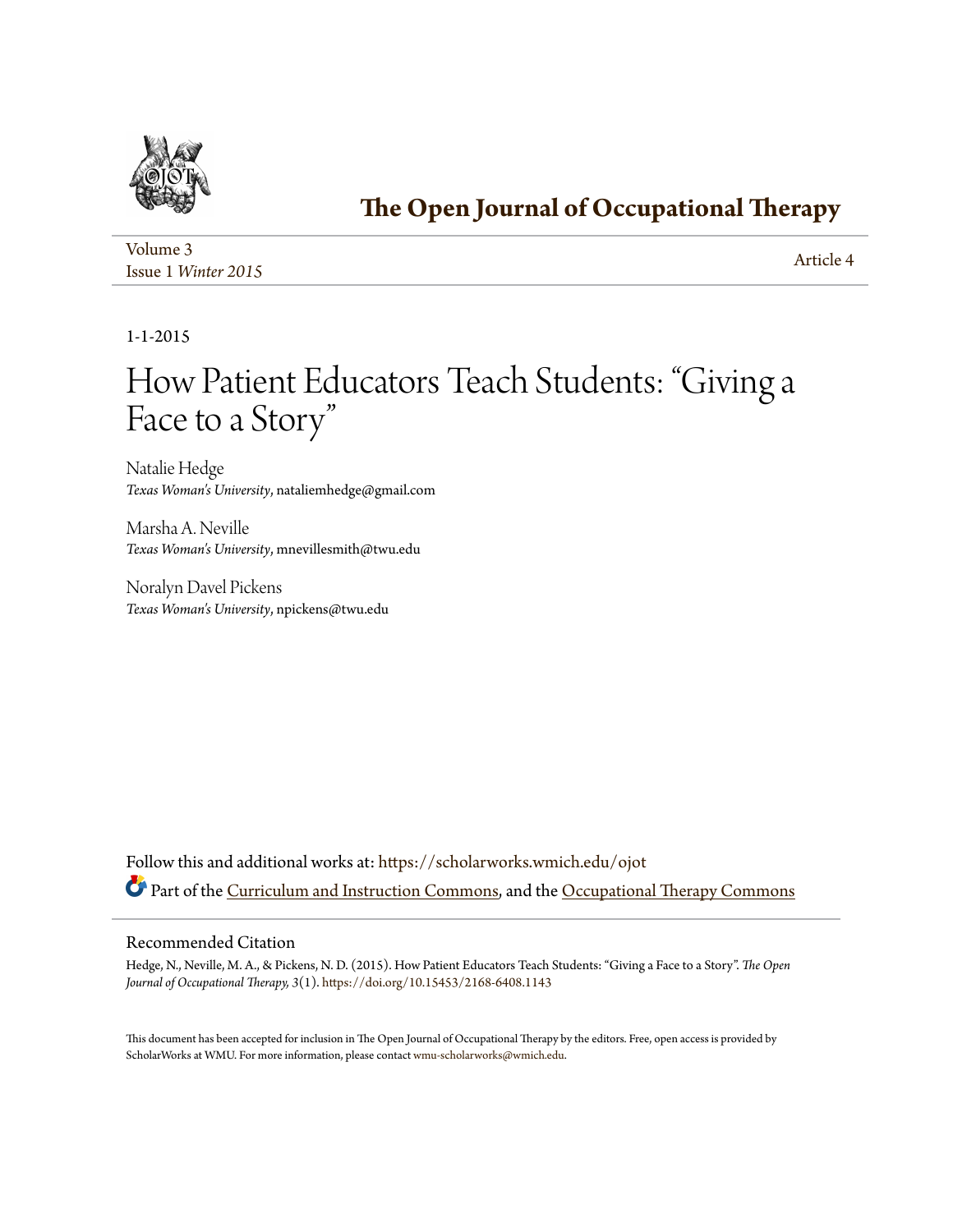## How Patient Educators Teach Students: "Giving a Face to a Story"

#### **Abstract**

Patient Educators are persons with specific pathologies that have participated in an education program in which they learn how to instruct students on physical examinations. The aim of this study was to explore the impact of graduate student experiences with Patient Educators during coursework on occupational therapy clinical internships. A phenomenological design was used to explore the lived experiences of students through a qualitative interview. As participants described their experiences with the Patient Educators, three primary themes emerged: (a) self-awareness, (b) confidence, and (c) empathy. The quotes from the transcriptions were organized into four sequential plot categories: (a) Before the Interaction, (b) During the Interaction, (c) Immediate Change, and (d) Impact on Clinical Internship. The results reveal a narrative of the learning process experienced by students from before the Patient Educators lab through clinical internships. These results suggest that incorporating Patient Educators in the classroom could be a critical component in preparing students for clinical internship and future clinical practice.

#### **Keywords**

clinical internship, clinical reasoning, clinical reasoning process, graduate students, Patient Educators, pedagogy

#### **Cover Page Footnote**

We would like to acknowledge the contributions of the participants for sharing their experiences and to the Patient Educators, who are committed to promoting effective teaching practices. Also we acknowledge the work of Anjuli Bala in providing editorial comments.

## **Credentials Display**

Natalie Hedge, BS, MOTS

Marsha Neville, PhD, OT

Noralyn Pickens, PhD, OT

Copyright transfer agreements are not obtained by The Open Journal of Occupational Therapy (OJOT). Reprint permission for this Topics in Education should be obtained from the corresponding author(s). Click [here](https://scholarworks.wmich.edu/ojot/policies.html#rights) to view our open access statement regarding user rights and distribution of this Topics in Education. DOI: 10.15453/2168-6408.1143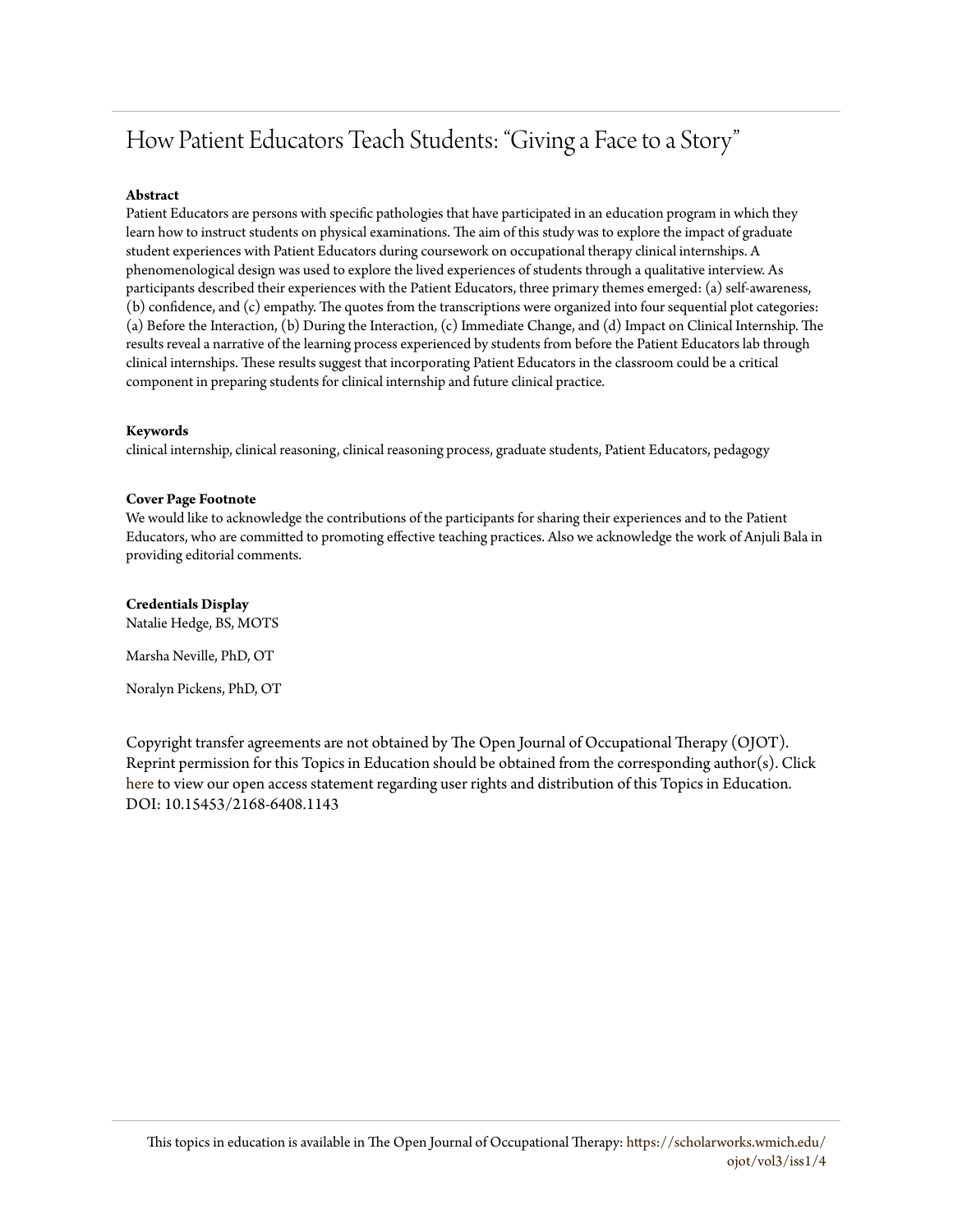## **Background**

"It is a safe rule to have no teaching without a patient for a text, and the best teaching is that taught by the patient himself." (Osler, 1903)

In order to prepare graduate students for clinical fieldwork (full-time work experiences in clinical settings), universities need effective pedagogical strategies to promote clinical reasoning and generalization of classroom learning to practice settings. In addition to factual knowledge, students need skills for hands-on practice and professional interaction with clients. The traditional method of didactic lectures alone is less able to enhance communication skills and retention of course content as compared to more interactive teaching methods (Mane, Kadu, & Bajaj, 2012). Active learning methods demonstrate increased competence and performance at a faster rate than traditional lectures (Bleske et al., 2014; Guagliardo & Hoiriis, 2013; Wiener, Plass, & Marz, 2009). In an effort to integrate more active learning opportunities into their curriculum, some programs have incorporated either Standardized Patients or Patient Educators.

Standardized Patients are actors who simulate clients by presenting themselves with a disorder or condition as prescribed by the professor. In a survey of 69 students who participated in a Standardized Patient encounter, more than 90% reported it was useful to learning and the experience increased their confidence in the evaluation process (Herge et al., 2013). Other studies have shown Standardized Patients promote increased communication skills and therapeutic use of self among students (Schultz & Marks, 2007; Webster,

In contrast to Standardized Patients, Patient Educators (PEs), as defined in this study, are persons with specific pathologies that have participated in an education program in which they learn how to instruct students on performing physical examinations. According to The Health Foundation report (Spencer, Godolphin, Karpenko, & Towle, 2011), strong evidence supports shortterm benefits for students, educators, institutions, and clients when opportunities for interaction with PEs are provided in the classroom setting (Spencer et al., 2011). Research shows that properly trained PEs can effectively prepare students to perform physical evaluations on clients (Bell, Badley, Glazier, & Poldre, 1997; Branch, Graves, Hanczyc, & Lipsky, 1999; Raj, Badcock, Brown, Deighton, & O'Reilly, 2006). In addition, experiences with PEs can lead to students' increased ability to retain knowledge, and, as a result, perform better on academic examinations (Branch & Lipsky, 1998). While studies have addressed these short-term benefits, no studies found have evaluated the impact of these experiences on later clinical fieldwork.

The aim of this study was to explore the impact of graduate student experiences with PEs during coursework on clinical fieldwork. We sought to gain an understanding of the learning process students go through as a result of their experiences and identify how that process occurs. Through the students' perspectives, we also sought to gain insight on the potential benefits of incorporating PEs into graduate school curriculum

1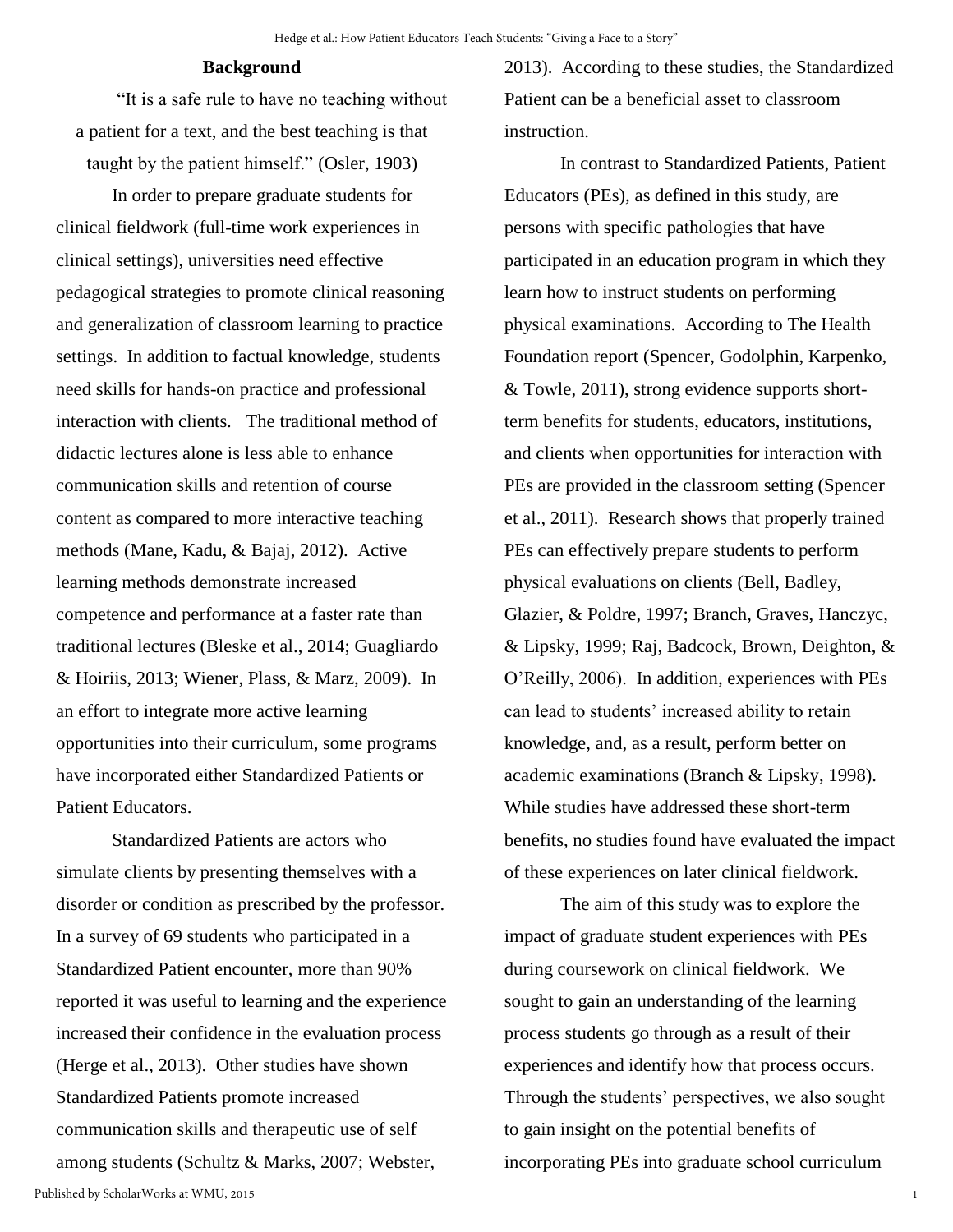for clinical practice, and to support the utilization of PEs in the classroom setting.

## **Methodology**

## **Research Design**

A phenomenological design was used to explore the lived experiences of students at Texas Woman's University through a qualitative interview. Phenomenology is the study of the lived experience and explores the world as people experience it (van Manen, 1990). The research team chose to use a phenomenological approach, which requires reflection and interpretation of experience on the part of the participant. Through this process, the researchers gained a deeper understanding of the students' common experience around learning from, interacting with, and reflecting on how PEs impact their practice. The study was approved by the Texas Woman's

## University Institutional Review Board (IRB). Pseudonyms are used throughout.

## **Participants**

With IRB approval, the researchers invited 43 students from the Texas Woman's University Master's of Occupational Therapy (MOT) program via email. Due to an initially low response, snowball sampling was used to recruit more participants through the first few volunteers. The participants consisted of eight graduates of the program who had recently completed their clinical fieldwork (six-month internship following coursework). Each of the participants met the inclusion criteria of participating in the hands-on experiential lab with PEs living with arthritis. The lab experience was over one year prior to the interview. See Table 1 for participant information.

## **Table 1**

*Participant Information* 

| Participant   | Clinical Setting 1                                                    | Clinical Setting 2                                |
|---------------|-----------------------------------------------------------------------|---------------------------------------------------|
| <b>Bailey</b> | <b>Inpatient Rehabilitation Hospital</b>                              | Pediatric Hospital                                |
| Jordan        | <b>Skilled Nursing Facility</b>                                       | Public School                                     |
| Riley         | <b>Inpatient/Outpatient Hospital</b>                                  | Pediatric Hospital                                |
| Alex          | <b>Skilled Nursing Facility</b>                                       | <b>Inpatient/Outpatient Rehabilitation Clinic</b> |
| Adrian        | <b>Inpatient Rehabilitation Hospital</b>                              | <b>Outpatient Pediatric Clinic</b>                |
| Georgie       | <b>Outpatient Adults/Pediatric Clinic</b>                             | <b>Adult/Hands Outpatient Clinic</b>              |
| Sean          | <b>Inpatient/Outpatient Rehabilitation Center</b>                     | <b>Inpatient/Outpatient Hospital</b>              |
| Charlie       | <b>Outpatient Assisted Living;</b><br><b>Skilled Nursing Facility</b> | <b>Outpatient Pediatric Clinic</b>                |

## **Data Collection**

The research team created interview questions to evaluate student experiences with PEs and to determine how those experiences impacted

them during their clinical fieldwork II internships. Prior to the interview, the participants completed a questionnaire about their clinical fieldwork II sites. The primary author conducted the interviews via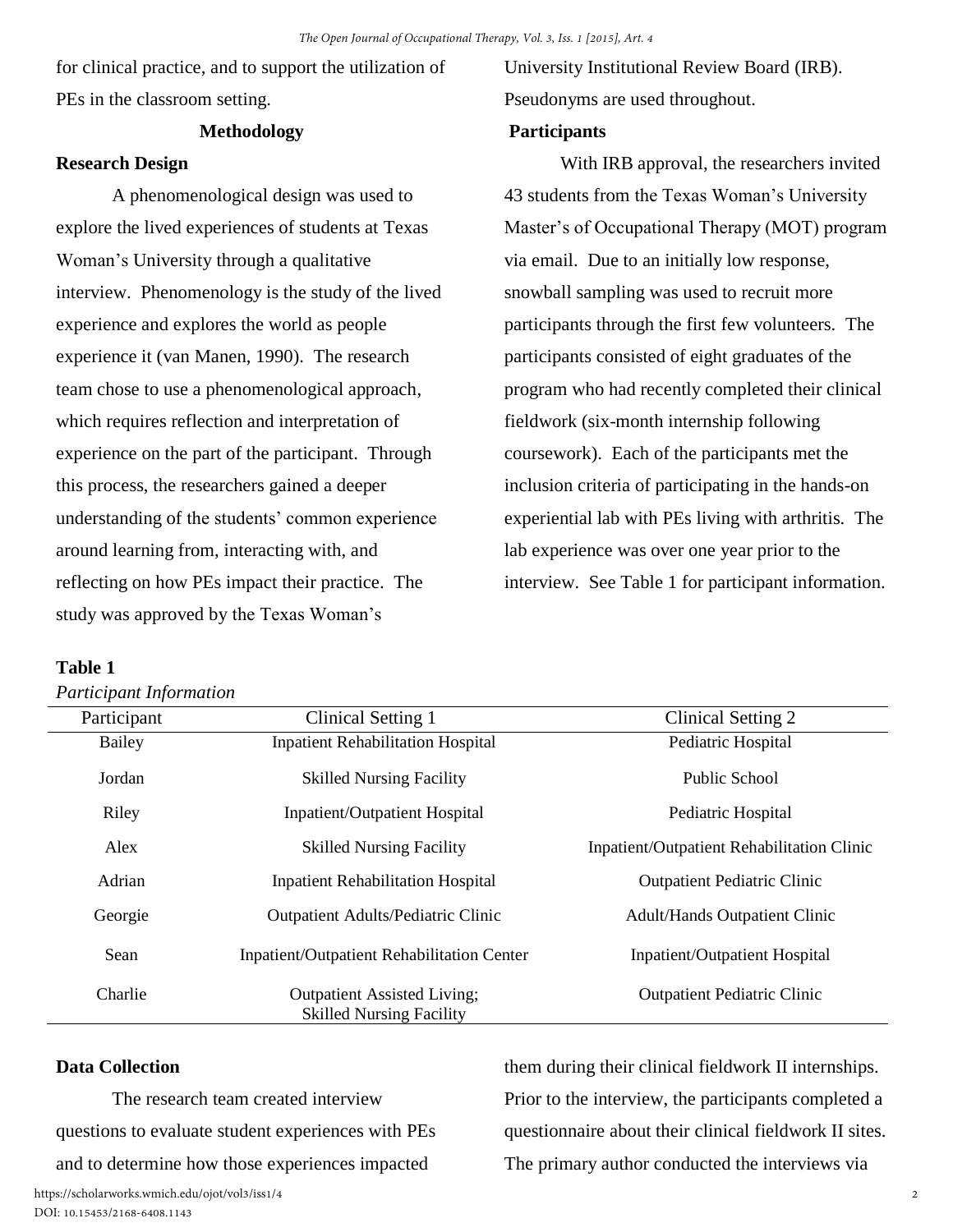Skype® (3), FaceTime® (2), and face-to-face (3) sessions. Face-to-face interviews were held at the university library or the local public library. The interviews were directed by five questions with additional prompts as noted in Figure 1. Interviews lasted between 10 and 27 minutes. For validation, verbatim transcripts were provided to the participants for verification and member checking of preliminary themes. Each participant approved the transcript with minor changes.

- 1. Describe your experience with the arthritis educators.
- 2. How did assessing the arthritis educators impact you in your fieldwork settings?
	- How did it impact your ability to identify assessments relating to clients?
	- How did it impact your thoughts about assessments?
- 3. How do you feel working with the arthritis educators affected your clinical reasoning?
	- Give me an example of how the arthritis educators affected your clinical reasoning.
		- Tell me about a time you thought about the arthritis educators.
			- o What brought up the experience?
			- o What did you do as a result?
- 4. What other diagnosis would have been beneficial to have a hands-on experience with prior to fieldwork?
- 5. If you could change anything about your experience with the arthritis educators, what would it be?

*Figure 1***.** Interview questions and prompts

## **Data Analysis**

An audit trail was maintained throughout the study. The data were organized in a narrative format to ensure each participants' story was accurately portrayed and to minimize the risk of premature closure. The data were analyzed sequentially using a Miles and Huberman's (1994) approach. The steps in the analysis involved: (a) identifying key terms, (b) restating key phrases, (c) reducing phrases and creating pattern clusters, (d) reducing clusters and attaching labels through pattern coding, (e) generalizing about each cluster, and (f) developing an explanatory framework. During the transcription process, the primary author used memo writing and identified key terms

relevant to the research questions. The research team individually reviewed each transcript and met for preliminary triangulation in which we restated and reduced key phrases. The pattern clusters were labeled based on the time frame of the students' experience with the PEs. These time frames were viewed as reflective to the learning experience that is the focus of this research. The quotes from the transcriptions were organized into a framework of four sequential plot clusters: (a) before the interaction, (b) during the interaction, (c) immediate change, and (d) impact on clinical fieldwork. We member checked with four participants via e-mail and they confirmed the study findings.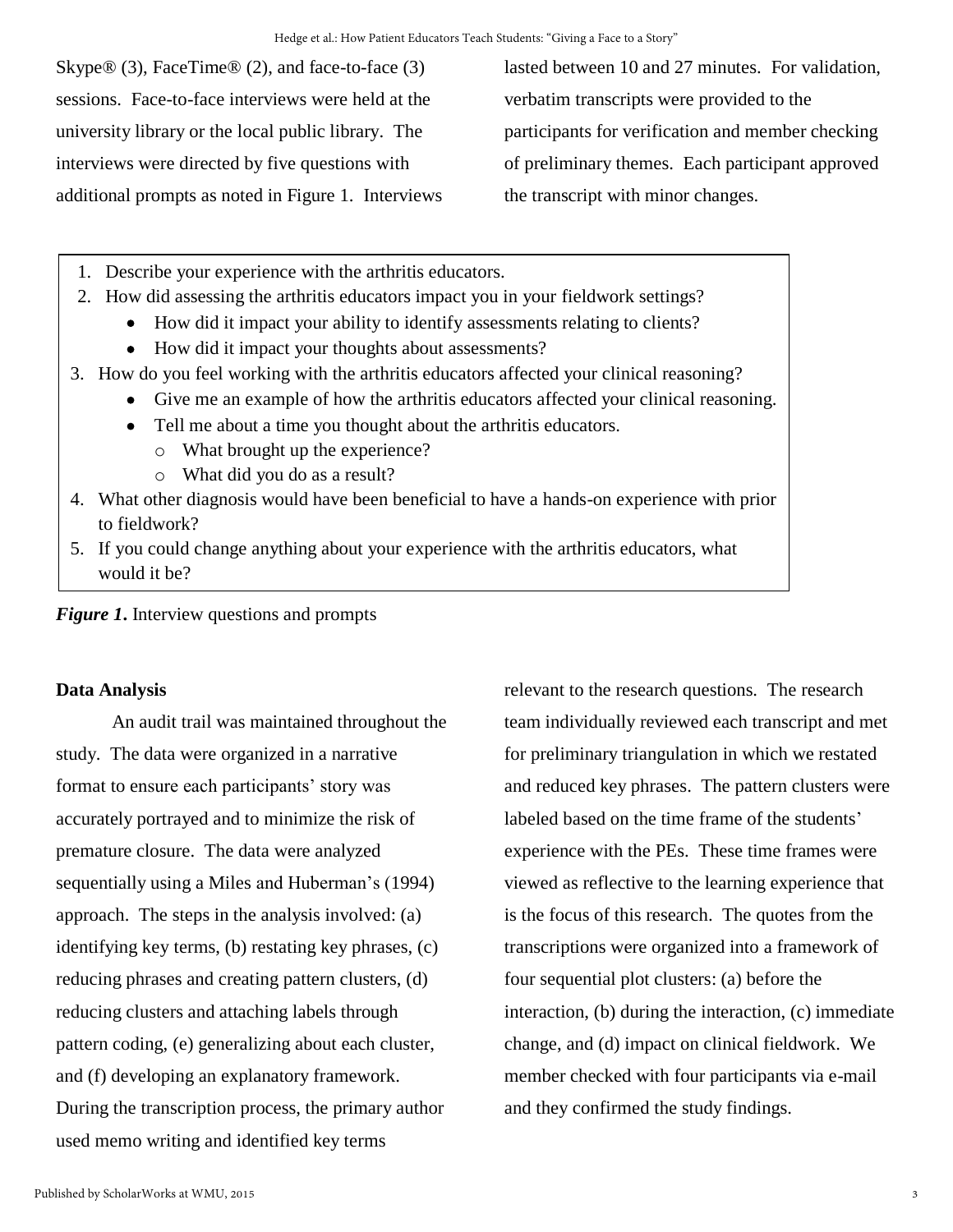## **Results**

As the participants described their experiences with the PEs, three primary themes became evident: (a) self-awareness, (b) confidence, and (c) empathy. Self-awareness was defined as the ability to reflect inwardly and distinguish oneself as independent from the environment and other persons. Confidence was defined as certainty in oneself and one's abilities. Empathy was defined as "bearing witness to and fully understanding a client's physical, psychological, interpersonal, and emotional experience" (Taylor, 2008, p. 75). Analysis of the three themes revealed a developmental process. By structuring the three themes within a sequential narrative structure, the process of developing self-awareness, confidence, and empathy became clear. The sequential structure included the following four time frames. "Before the interaction" was defined as any feelings the participants identified that they experienced prior to encountering the PEs. "During the interaction" was defined as the participant's descriptions or thoughts about what occurred while they were with the PEs. "Immediate change" was defined as how the participants viewed the experience with the PEs and the impact it had on learning shortly after their experience. "Impact on clinical fieldwork" was defined as the participants' view on how the experience with the PEs affected their practice during clinical fieldwork.

## **Before the Interaction: "I wasn't sure how comfortable I would be."**

Before interacting with the PEs, students questioned their abilities to be hands-on with clients. Bailey stated, "When we went in, I'm just like 'Oh my gosh, I'm gonna hurt this guy if I touch him'." The following statement from Jordan reflects self-awareness of her lack of confidence about working with an adult population.

> Before I got to OT school, I had a lot of pediatric experience. I wasn't sure how comfortable I would be putting my hands on adults that I didn't know very well. I was afraid that would be uncomfortable for me.

Bailey and Jordan were aware of their strengths and weaknesses. Prior to meeting the PEs, they were unsure of their ability to interact with clients in a comfortable and competent manner.

## **During the Interaction: "It was eye-opening."**

The experience of interacting with PEs led to growth in the students' empathy and selfawareness. Riley stated, "I think that that was one of the best lab experiences that we had where we were actually getting to interact." Alex stated, "It was really great to actually see what we were reading about." Through visualizing and touching, Adrian felt empathy toward her PE.

> After we had all tested her on her shoulder joint, it actually was warm to the touch which was indicative of inflammation . . . it was interesting to see, oh, wow, it's not just inflammation after the person decided to play the piano for an hour and their CMC joint got inflamed, or they went and lifted boxes and helped somebody move and then their shoulder joint was inflamed.

Adrian took her experience with the PEs and internalized it to better understand the possible inflammation and pain a client may feel and how quickly inflammation occurs. Other participants experienced growth in self-awareness in response to the narratives. Through the PEs, Georgie's self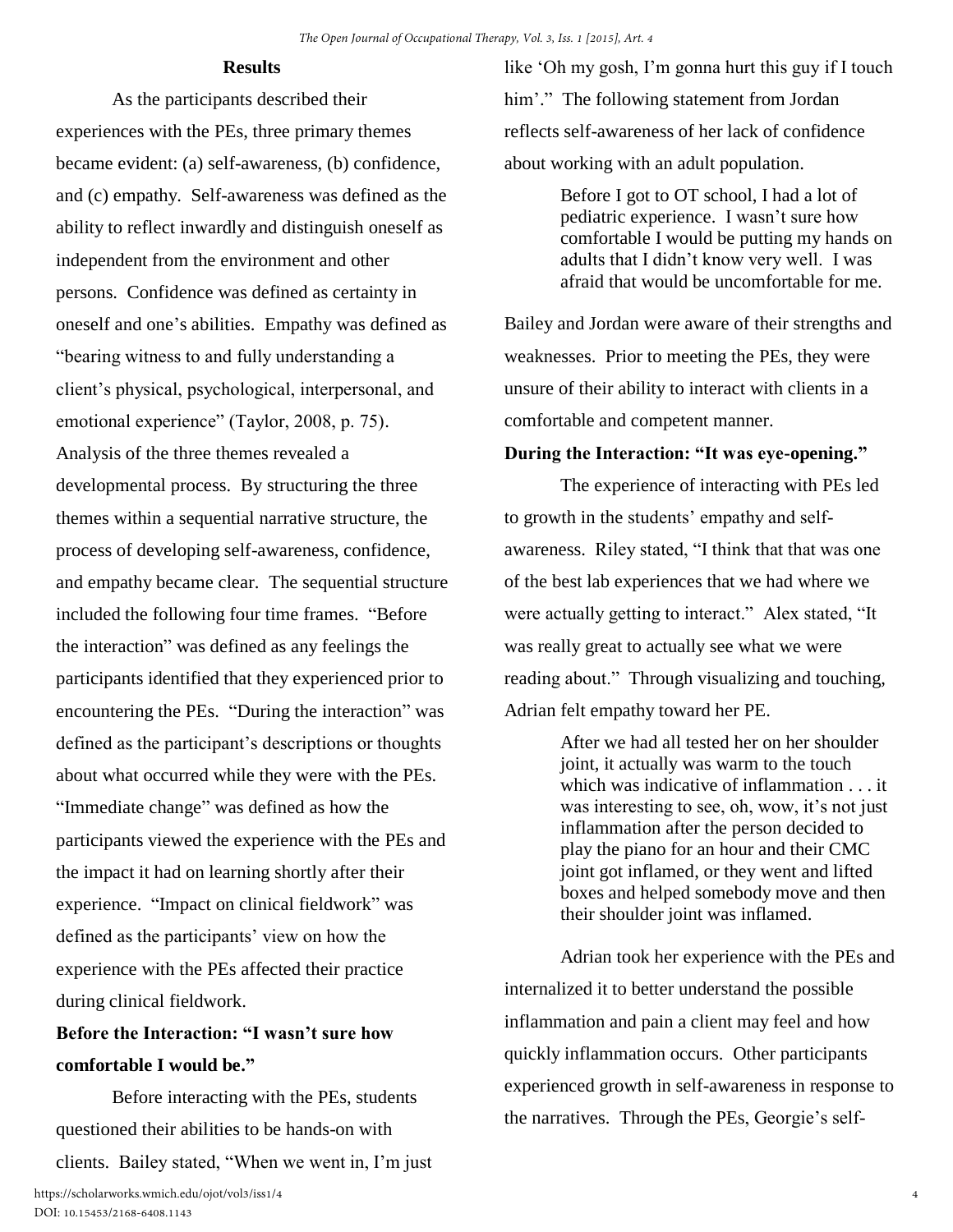awareness increased as she grasped how the disease permeates the lives of those who live with it.

> It was eye-opening to learn all the different details that get overlooked by therapists. Because we understand that arthritis can really impact your life, but to learn about how it impacts sleep, dressing, socializing, all of the little bitty details that we all go through.

 For many of the participants in this study, understanding how pervasive the disease is in the daily lives of clients was an "eye-opening" experience. Hearing about the experience firsthand increased the participants' awareness of the effects of the disease and taught them the importance of purposefully listening to the client's narrative.

## **Immediate Change: "It broke a little bit of a mental barrier."**

The participants' experience with the PEs had an immediate impact on their own selfawareness, confidence, and empathy. Although they were not yet in a clinical setting, they expressed a change in perspective. Regarding empathy, Sean said she never "would have thought to even ask someone that" in reference to her PE's difficulty driving due to a limited ability to turn her head. Riley discussed how the experience taught her to be more aware of clients' personal stories and body language.

> I think that it emphasized, you know, being an active compassionate listener and letting them tell their story. And then, not necessarily listening for the little pieces for your, your assessment but listening to everything about them including watching their body language and listening to the tone of their voice and things like that. Because I think that tells a lot about how they're doing.

Riley's experience helped her realize the significance of actively listening to clients as they shared their stories. She recognized the need to pay attention to a client's narratives beyond the basic components needed for an assessment. She also acknowledged the significance of relating empathetically to the clients and being attentive to how they are sharing their storiesw for cues about their current state.

 Some of the participants felt the experience increased their confidence interacting with clients. Bailey acknowledged this sentiment by stating, "I was more confident and more aware of how I was touching clients, and I think it also made me more confident in actually communicating with them." For Jordan, it gave her confidence that she could be

comfortable and professional with clients.

I feel like it broke a little bit of a mental barrier, and it gave me more confidence that I could do that, I could be professional, it wasn't a big deal. And if I was comfortable, the person I was working with would be comfortable, too. So that was a key lesson I was able to carry on into fieldwork.

Jordan explained how the experience with the PEs not only immediately impacted her, but also segued into her clinical fieldwork.

## **Impact on Clinical Fieldwork: "I did think about it a lot."**

 Beyond the immediate effects, the participants described how the PE lab continued to impact them over a year later while in their clinical fieldwork. When speaking about interacting with clients in the clinic, many of the participants expressed an increased level of confidence. Riley said, "It made me much more confident in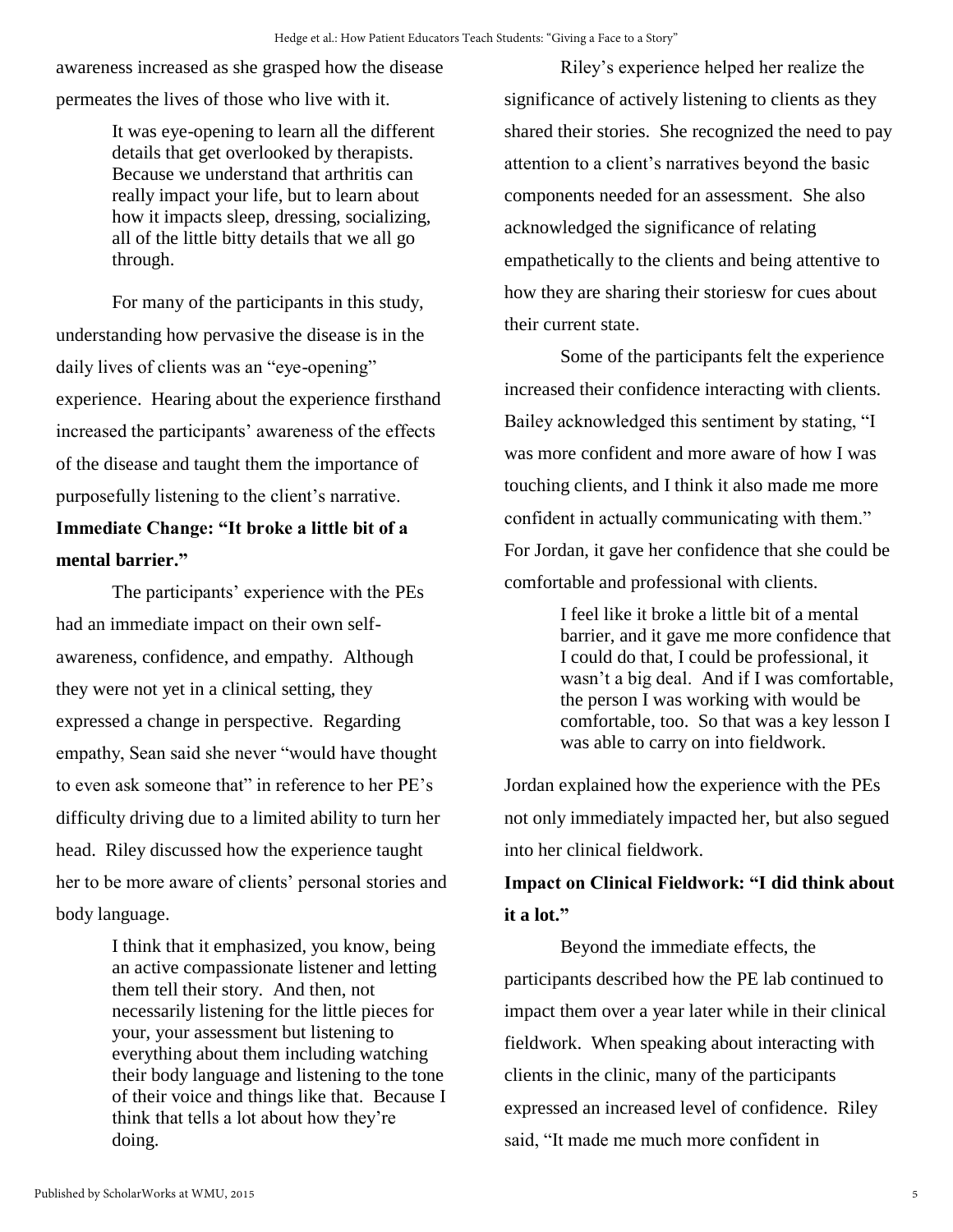interviewing people and getting the information that I needed while still being like a compassionate, present, therapeutic person." Jordan generalized the confidence she gained from the experience to her entire clientele.

> I thought about them [the Patient Educators] at the beginning of fieldwork, when I was just starting to have to again put my hands on people I didn't know, I had just met. And I was glad to have had that opportunity and to know that it wasn't a big deal. It wasn't going to be weird for me; it wouldn't be weird for them.

Not only did the experience increase Jordan's confidence when interacting with the clients with arthritis, but it also gave her confidence when interacting with all clients. Because she had the opportunity to practice with PEs before her clinical fieldwork, Jordan felt she did not have to be anxious about being hands on with clients.

 In addition to increased confidence, many of the participants expressed increased empathy toward clients. Riley stated, "I would say that how the arthritis educator experience affected me working with her was that I was able to just be really empathetic, um, and just like a supportive, therapeutic person for her." Adrian described how it impacted her interaction with clients.

> I feel that made me a little more sensitive in talking to my patients with arthritis and just making sure that I went the extra mile and asked them, 'What sort of limitations do you feel your arthritis has? Do you feel there are certain things that you can't perform as well as you used to be able to?' So, I feel like it helped me be a little bit more sensitive to their personal narrative.

Adrian was able to use her experience with the PEs to increase her ability to relate to clients on an

empathetic level. By asking clients questions beyond a basic narrative, she realized she could use her knowledge to help clients succeed in doing what was important to them.

 Finally, the experience with the PEs increased the participants' self-awareness of their interactions in clinical settings. Charlie said it helped her "to remember to ask what things the client feels limited in doing, and not just assume that function is the only thing to look at." Bailey learned how she could empower clients to advocate for themselves.

> Obviously, when it's brand new, they're not gonna be going out there and advocating or, you know, educating everybody else. But it kind of gave me a point where I could say okay, let's start off at this point in your education and then kind of help you, enable you, to, to educate others.

Working with the PEs made Bailey aware of how she could influence clients to go beyond receiving care to advocating for care. Through her experience, she knew in what direction to lead her clients and what support and training to give them.

### **Discussion**

 The aim of this study was to explore the lasting impact of graduate student experiences with PEs during coursework on occupational therapy clinical fieldwork. The results reveal a narrative of the learning process experienced by students from before the PEs lab through clinical fieldwork. For students who had the opportunity to participate in an experiential lab with PEs, the results support lasting benefits in the areas of self-awareness, confidence, and empathy, which in turn lead to increased clinical reasoning skills. These results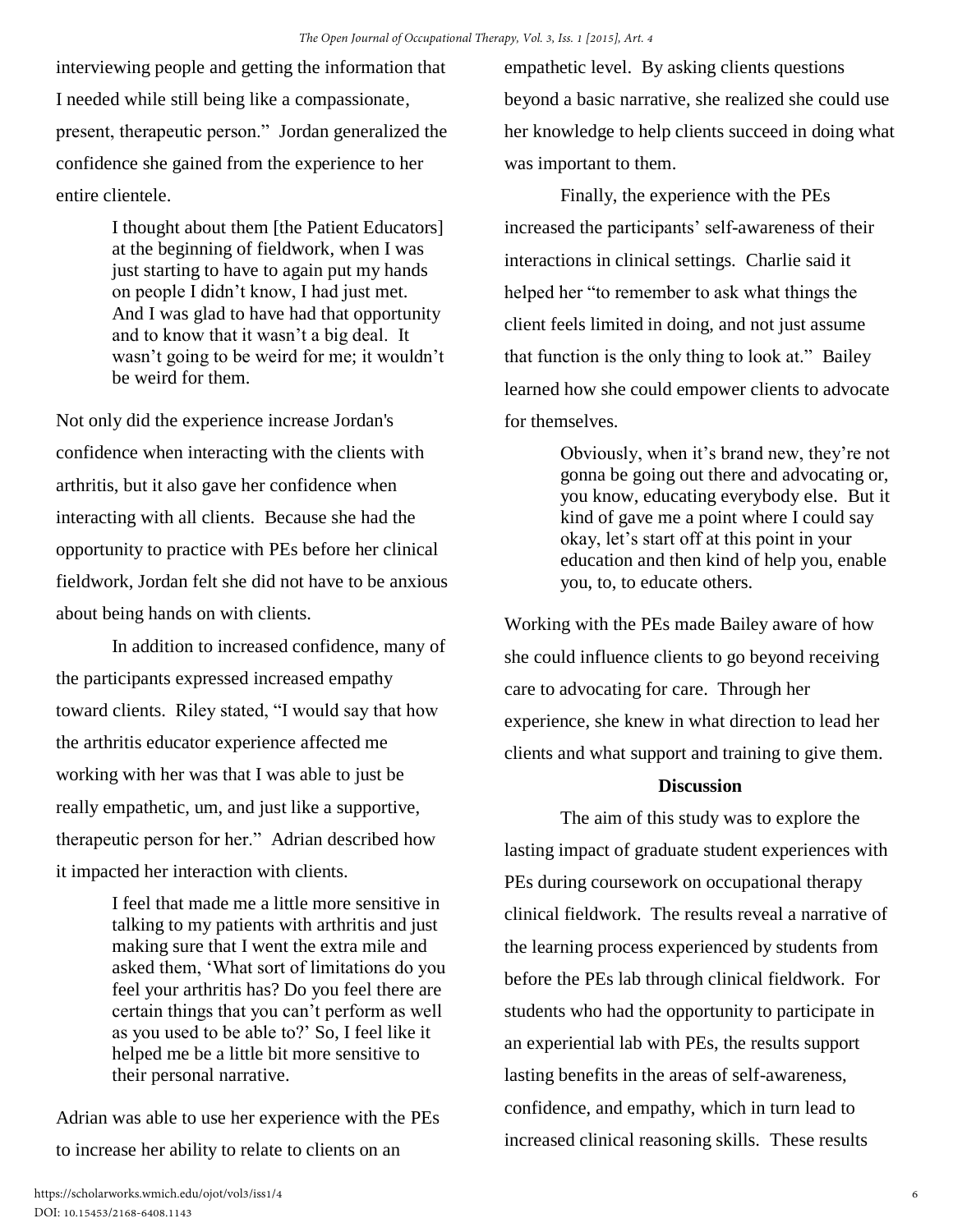suggest that incorporating PEs in the classroom could be a critical component in preparing students for clinical fieldwork and future clinical practice.

## **The Development of Clinical Reasoning**

 After a review of existing research and an analysis of the results of this study, we constructed a model to represent the learning process experienced by students (see Figure 2). Before the interaction with PEs, students demonstrate awareness of their strengths and weaknesses. They may feel uncertain about their ability to be hands on with clients and relate to them professionally. During the interaction, students experience a growth in empathy and self-awareness. Hearing the clients' stories gives them insight to understand what a client might be experiencing, and students become more self-aware of their own thought processes. The immediate change experienced by students is one of increased confidence, empathy, and selfawareness. Students feel they can better relate to clients' body language and stories more empathetically. They have gained confidence in their ability to interact with clients professionally and comfortably, and they become even more selfaware of their interactions. The impact on clinical fieldwork involves all three themes. Students confidently interact with clients, empathetically relate to clients' current states, and know what questions to ask to gain a deeper understanding. Finally, students display self-awareness of their ability to educate and empower clients to educate others about their condition or disability.

Prior research on the development of clinical reasoning produced two models related to our findings. Unsworth (2004) developed a model of basic reasoning skills, such as pragmatic reasoning ordered at the bottom, and higher level reasoning skills, such as narrative reasoning at the top. Further, these clinical reasoning processes influenced the client-centered worldview. We also found a changed perspective that generalizes to all clients. The integrative clinical reasoning process framework developed by Carrier, Levasseur, Bédard, and Desrosiers (2012) explains how clinical reasoning skills begin with general reasoning, and then, through external and internal factors, develop into personalized clinical reasoning. This process is similar to our model in describing how clinical reasoning becomes internalized as reflected in the students' internal factors of confidence and empathy. Carrier et al. (2012) also found that the interaction with the client was integral to the development of clinical reasoning.

## **Limitations**

This study reveals a process of acquiring clinical reasoning skills as experienced by students; however, generalization of these results is limited due to the small number of participants. This study only examined one specific program and cohort, and it captured retrospective memories rather than the present thoughts of the participants. Future research in this area would benefit from larger, longitudinal studies examining multiple cohorts and capturing the participants' thoughts along the process of experiences with PEs.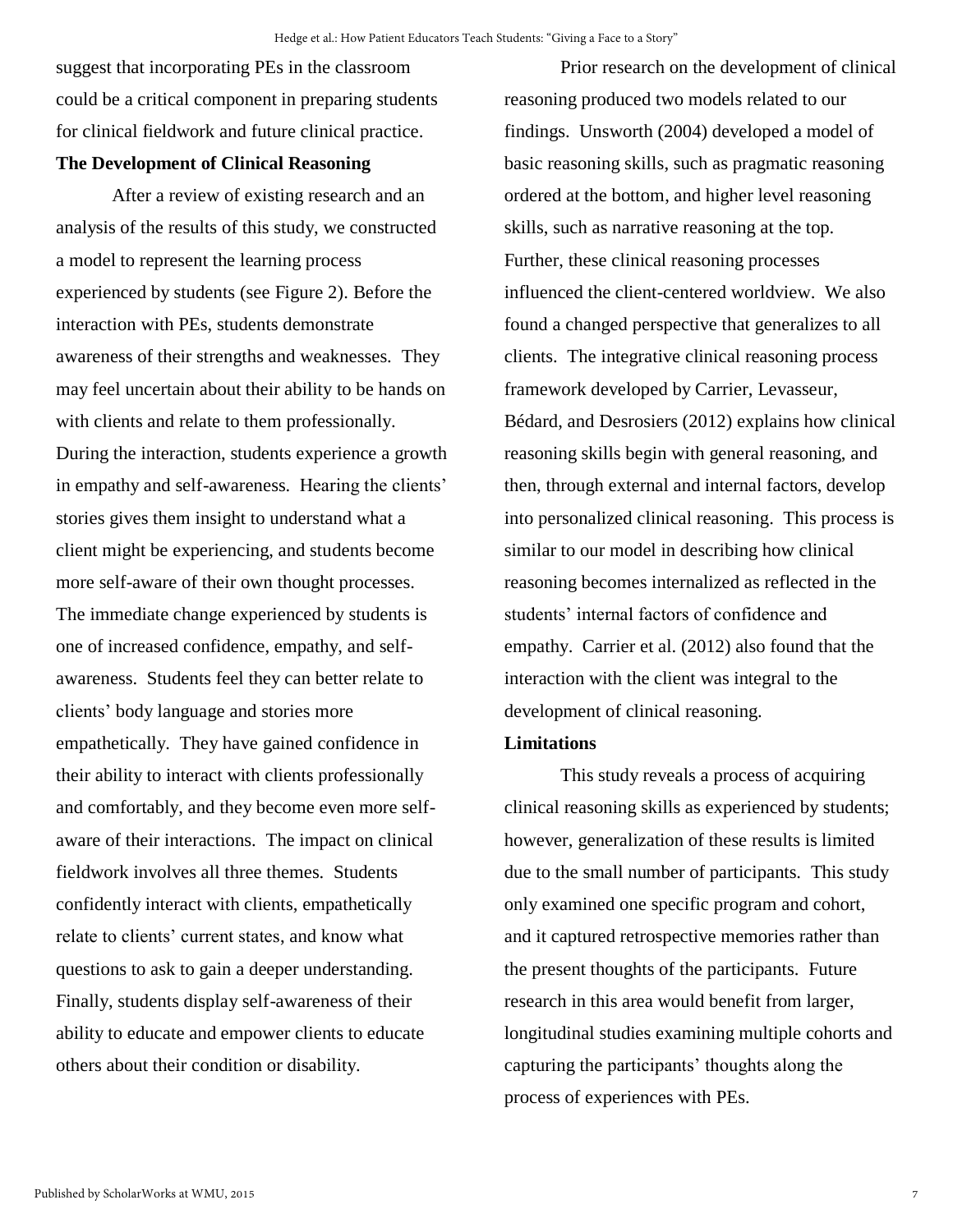

*Figure 2*. Clinical Reasoning Development Model

## **Conclusion**

 Through this study, we found that PEs impact students in a broader sense than simply helping them to understand a specific disorder. The interaction with the PEs is the catalyst for the acquisition of self-awareness, confidence, and empathy needed for clinical reasoning. An unanticipated benefit was the generalization of the

experience across patient populations. While it likely would benefit students, there is not necessarily a need to incorporate PEs in the classroom for every disorder; rather, the experience of interacting with a PE in at least one classroom lab experience benefits students as they prepare for clinical fieldwork.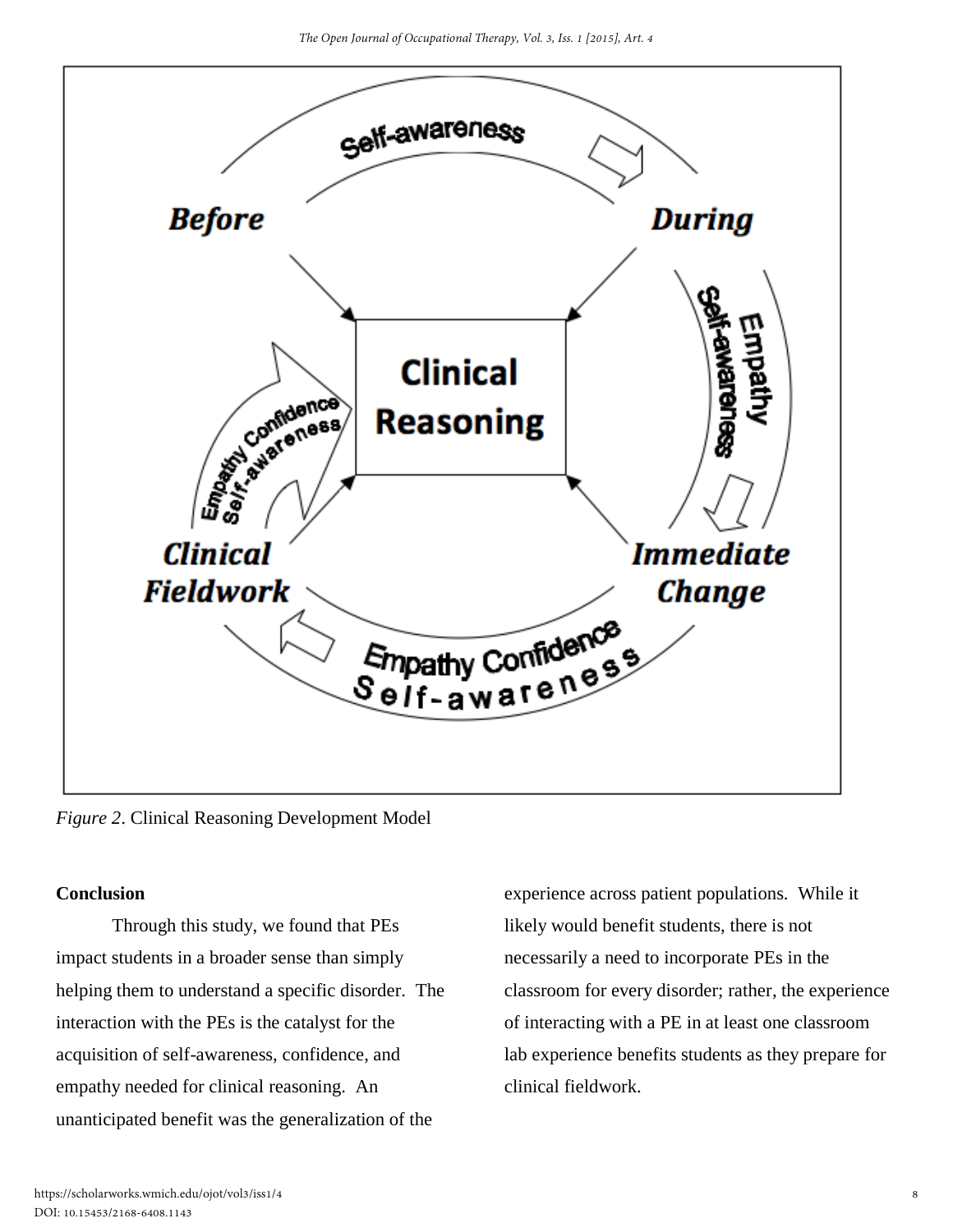#### **References**

- Bell, M. J., Badley, E. M., Glazier, R. H., & Poldre, P. (1997). A pilot study to determine the effect of patient educators on medical students' and residents' skills in joint examination. *Academic Medicine*, *72*(10)*,* 919. Retrieved from [http://journals.lww.com/academicmedicine/Citation/1997/10000/A\\_Pilot\\_Study\\_to\\_Dete](http://journals.lww.com/academicmedicine/Citation/1997/10000/A_Pilot_Study_to_Determine_the_Effect_of_Patient.25.aspx) [rmine\\_the\\_Effect\\_of\\_Patient.25.aspx](http://journals.lww.com/academicmedicine/Citation/1997/10000/A_Pilot_Study_to_Determine_the_Effect_of_Patient.25.aspx)
- Bleske, B. E., Remington, T. L., Wells, T. D., Dorsch, M. P., Guthrie S. K., Stumpf, J. L., . . . Tingen, J. M. (2014). Team-based learning to improve learning outcomes in a therapeutics course sequence. *American Journal of Pharmaceutical Education*, *78*(1), 1- 5.<http://dx.doi.org/10.5688/ajpe78113>
- Branch, V. K., Graves, G., Hanczyc, M., & Lipsky, P. E. (1999). The utility of trained arthritis patient educators in the evaluation and improvement of musculoskeletal examination skills of physicians in training. *Arthritis Care and Research*, *12*(1), 61-69. [http://dx.doi.org/10.1002/1529-0131\(199902\)12:1<61::AID-ART10>3.0.CO;2-G](http://dx.doi.org/10.1002/1529-0131(199902)12:1%3C61::AID-ART10%3E3.0.CO;2-G)
- Branch, V. K., & Lipsky, P. E. (1998). Positive impact of an intervention by arthritis educators on retention of information, confidence, and examination skills of medical students. *Arthritis & Rheumatism*, *11*(1), 32-38.<http://dx.doi.org/10.1002/art.1790110106>
- Carrier, A., Levasseur, M., Bédard, D., & Desrosiers, J. (2012). Clinical reasoning process underlying choice of teaching strategies: A framework to improve occupational therapists' transfer skill interventions. *Australian Occupational Therapy Journal*, *59*(5), 355-366. <http://dx.doi.org/10.1111/j.1440-1630.2012.01017.x>
- Guagliardo, J. G., & Hoiriis, K. T. (2013). Comparison of chiropractic student scores before and after utilizing active learning techniques in a classroom setting. *Journal of Chiropractic Education*, *27*(2), 116-122. <http://dx.doi.org/10.7899/JCE-13-10>
- Herge, E. A., Lorch, A., DeAngelis, T., Vause-Earland, T., Mollo, K., & Zapletal, A. (2013). The standardized patient encounter: A dynamic educational approach to enhance students' clinical healthcare skills. *Journal of Allied Health*, *42*(4), 229-235.
- Mane, M., Kadu, A., Bajaj, P. (2012). Problem based learning versus traditional lecture method: A comparative study among second year medical students. *Indian Journal of Forensic Medicine and Pathology*, *5*(3), 109-114.